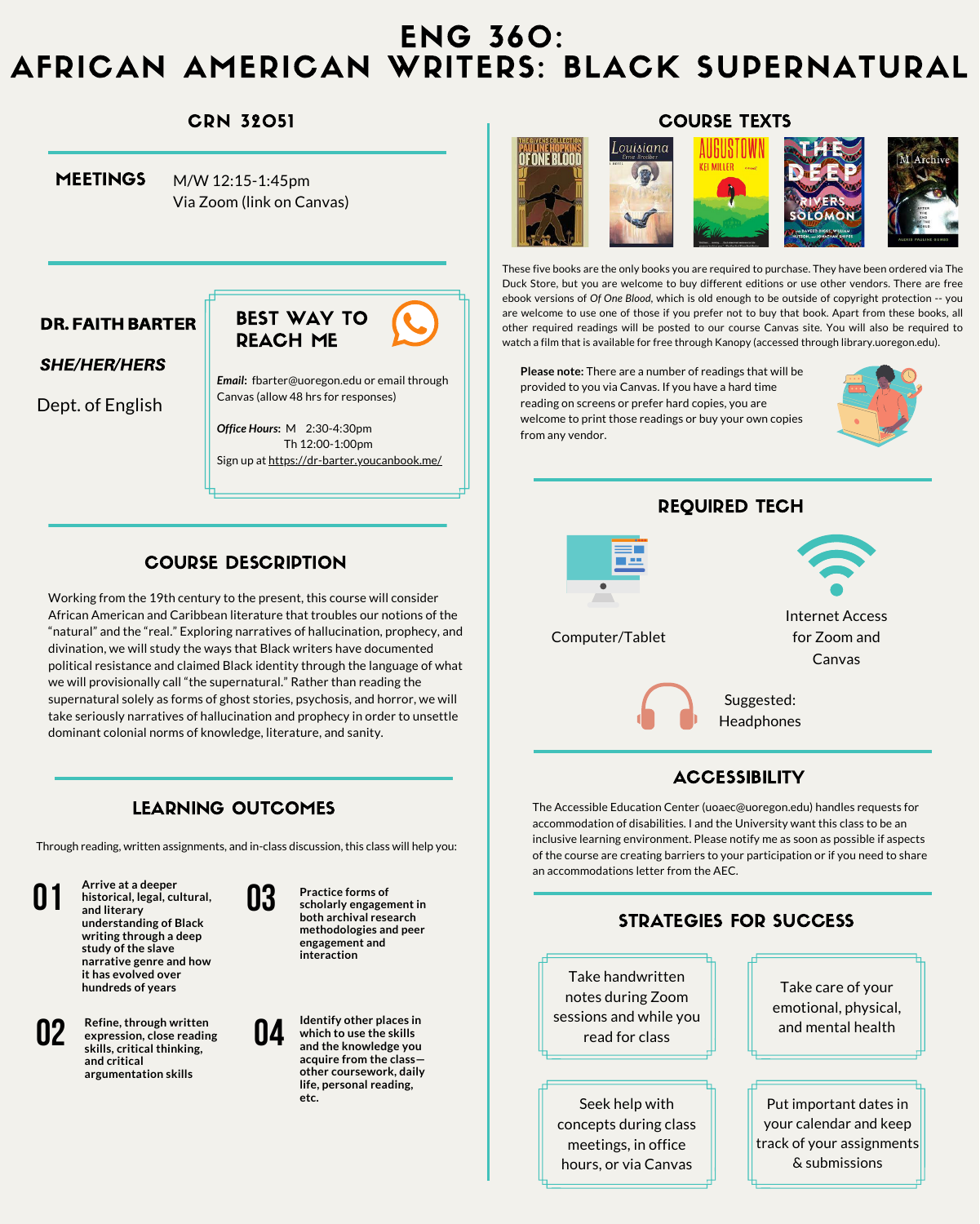ASSIGNMENT

2



#### THE STATE OF THE **WORLD**

| <b>AVERAGE</b> | <b>GRADE</b> |
|----------------|--------------|
| 93–100%        | A            |
| 90–92%         | А-           |
| 87-89%         | B+           |
| 83-86%         | Β            |
| 80-82%         | В-           |
| 77–79%         | C+           |
| 73–76%         | С            |
| 70–72%         | C-           |
| 67–69%         | D+           |
| 63-66%         | D            |
| 60–62%         | D-           |
| 0–59%          | F            |
|                |              |

I would be remiss if I did not acknowledge upfront that this academic term poses specific challenges, some of which we may not even yet anticipate. Our immediate context includes Covid, ongoing state-sanctioned anti-Black violence, anti-Asian violence, and mass gun violence. This context means that we may be meeting and working through conditions that encompass physical and mental stress or crisis, economic crisis, family and childcare responsibilities, unstable or chaotic living conditions, and more. These conditions are likely to be in flux, and they will require all of us to extend compassion, grace, and flexibility to each other. Please know that I want you to succeed in this class, but I also want you to stay as safe, healthy, and secure as you possibly can. I am working hard to make the class space accommodating, flexible, and generous while maintaining the rigor and content coverage that you need and deserve, and/but I will modify and adjust as needed. If you find that you need additional support, please reach out to me. I will never ask you to divulge more information than you are comfortable sharing, but I will do whatever I can to lead with generosity and flexibility.

### ASSIGNMENTS & GRADES



#### CANVAS POSTS (6 TOTAL) & EXPANDED CLOSE READING

In lieu of reading quizzes, we will use the Canvas Discussion Board to practice close reading skills before class most days in Weeks 2- 9. Posts are due by 11:00am the day of class. You must complete 6 posts in total. Based on feedback you receive, you will revise one of these posts into a (separately graded) scaled-up mini essay of approximately 3 pages.

> MESSAGING ME Whether emailing me or messaging me through Canvas, please allow 48 hours for responses. Please consult the syllabus and the Canvas site for information contained there *before* contacting me. I do not respond to emails over the weekend. Treat emails as professional communications. You may address me as Dr. Barter or Professor Barter. I frequently communicate through Canvas announcements. Make sure you check your UO email and Canvas dashboard every day.

#### **PARTICIPATION**

#### DISCUSSION FACILITATION

In a small group, you will facilitate discussion for the first 20 minutes of a class meeting. It is up to you whether you want to present a lecture-style presentation and/or lead some other group activity or discussion.

ASSIGNMENT

3

#### WAYS OF KNOWING PAPER

#### ACADEMIC **HONESTY**

Toward the beginning of the term, you will write a short paper in which you consider a way of knowing/being that you practice in your own life (religion, meditation, astrology, higher education, etc.).

#### Full assignment details and rubrics are on Canvas

### COURSE POLICIES (THE FINE PRINT)

#### ZOOM BEST **PRACTICES**

I know that attendance and participation have been made more difficult in the remote learning era. I have striven to balance flexibility with equity for the labor that all of us must do to co-create our class space. This is a remote class that meets synchronously, and as such, your participation is an essential part of your success in the course. It is also labor that needs to be shared. Occasional absences are expected, and you do not need to tell me why you are missing any given class. **However, in order to pass the course, you must attend at least 50% of our synchronous sessions.** I know it can be intimidating to speak up in class, but almost everyone at the end of the term says they wish they'd spoken up more. Try it - it ultimately feels good to show up for and with others.

#### DUE DATES & EXTENSIONS

LANGUAGE The functionality and integrity of our classroom space, even and maybe especially on Zoom, depend on the care we give to our language. We should strive for generosity with each other, allowing for the possibility of mistakes and disagreement but remaining accountable for our own language. Mindful of the ways that language itself can do harm, there are a few important bright-line rules. First, respect is mandatory; hate speech is prohibited. Second, absolutely no one in this course will use the N-word, even if it appears in a text we are reading. You need not pretend like you don't see it; instead, merely say "N" or express it in writing as "N\*\*\*\*\*." For a more thorough discussion of why I have adopted this policy in every classroom, please refer to Dr. Koritha Mitchell's excellent podcast on the subject: https://soundcloud.com/c19podcast/nword. Finally, please take some time to read "Writing About Slavery," the document curated by Dr. Gabrielle Foreman and available on the Canvas site. I encourage you to adopt its practices wherever possible. We will discuss this document and these policies in class.

> Assignments are due by the date/time listed in the syllabus. I know that sometimes things happen that interfere with your ability to complete assignments. You have 7 days of "credit" to use at your discretion, no questions asked, to submit an assignment after it is due. To use your credit, simply email me to let me know that you're using x days of credit and how many days of credit remain. Otherwise, late assignments will be penalized 10% for each day that they are late; assignments will not be accepted more than one week past the due date except with prior permission in extreme circumstances. See Canvas for full details on the credit policy.

Check Canvas for more details and for extra credit opportunities/policies.

Academic dishonesty in any form undermines your integrity, mine, and that of this course. If you have particular questions or concerns about an issue of academic honesty, please contact me. I take very seriously our shared obligation to academic integrity, and all of your work in this class--including informal writing and annotations--should be entirely your own.

We will have class meetings during the scheduled time as live, synchronous Zoom sessions. Our class meetings will be a combination of large group discussion, small group activities, and structured "practice time" and "writing time"for upcoming assignments. Zoom sessions will not be recorded. If you miss a class, please arrange to get notes from a classmate and/or consult the class notes on Canvas.

### COURSE FORMAT

I recognize that none of us expected to be in each other's homes for class. You may see a cat in my space, and please do not worry if you have children, housemates, family members, or pets who make a cameo in yours. You can help make Zoom less awkward for all of us by leaving your camera on whenever possible. I know you may need to turn it off sometimes, but having cameras on goes a long way in establishing trust and engagement. Students who leave their cameras on report that their engagement is higher; I have also noticed anecdotally that these students tend to earn higher grades on average. Please leave your microphone on mute when you are not speaking. You are welcome to use the chat function in Zoom to participate in class discussion in addition to



turning on your microphone to speak.

# CONTENT

This course will examine texts that document, describe, and grapple with issues of racial and sexual violence. The material may be graphic, and class discussions will frequently take up issues that many people consider controversial. Please consider whether this content will be disturbing or triggering to a degree that will interfere with your learning in the course. If so, I will be happy to help you select an alternative course.

ASSIGNMENT

4

#### GRADING

### ASSIGNMENT 5

#### FINAL PROJECT

Your final project will be on a topic and in a format of your choice but should be the equivalent of a 6-8 page paper and should be clearly connected to our course materials. You will also submit a separately graded proposal/outline.

### NOTE-TAKING

Once this term, you will serve as a designated note-taker. You will take notes during class and work with note-takers assigned to the same session to turn those notes into a detailed infographic-style document to share with the full class.

ASSIGNMENT

6

#### PARTICIPATION & ATTENDANCE

Your regular participation is a **required** component of your enrollment in this course. Your participation grade will be based on: 1) verbal participation (on mic or in chat); 2) active listening; 3) encouragement of peers; 4) citing course texts; and 5) using relevant terminology. Your regular attendance is expected. **You will not be able to pass the course unless you attend at least 50% of our synchronous class sessions** (I do not distinguish between excused and unexcused absences).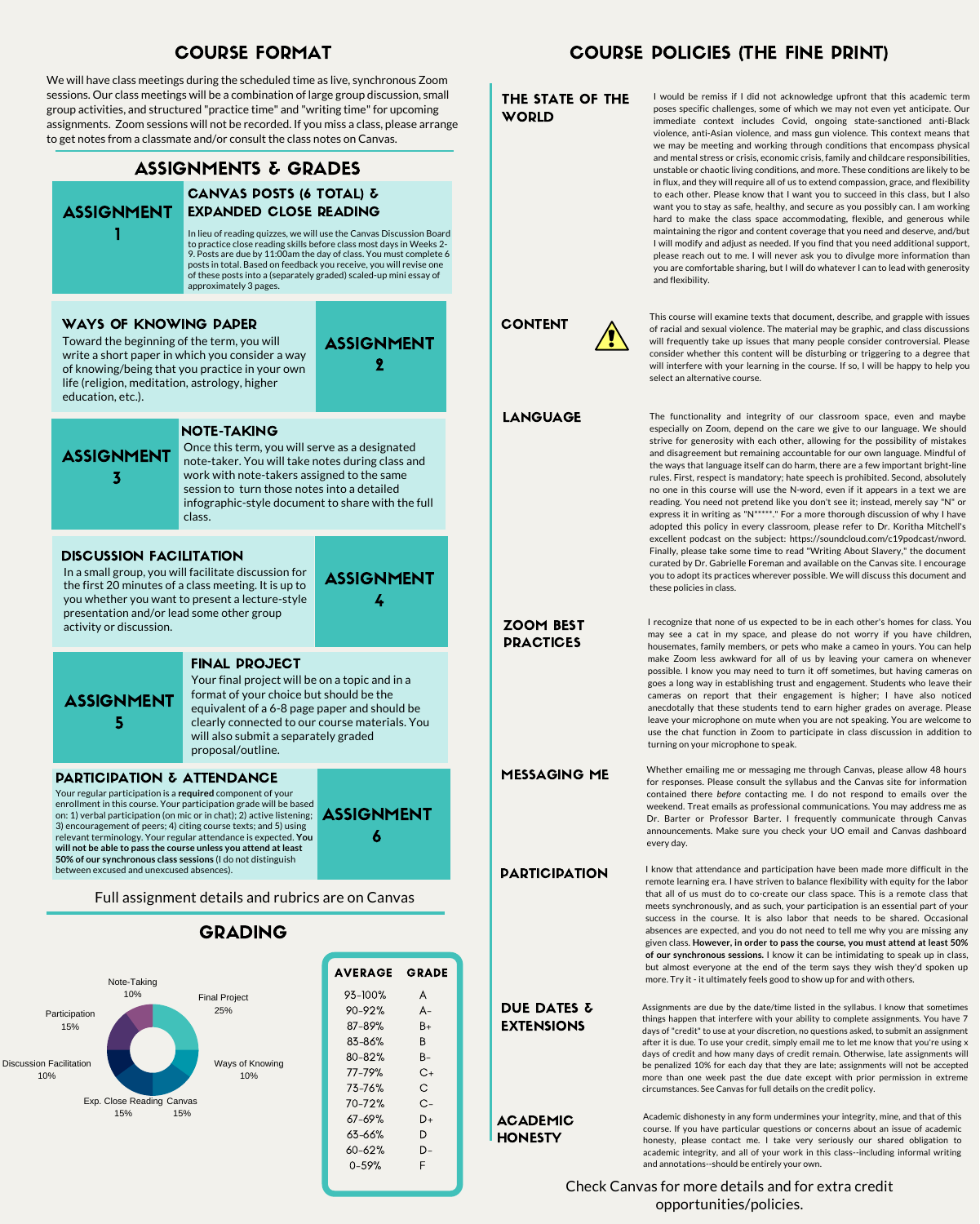## COURSE SCHEDULE AN ASTERISK (\*) = A CANVAS POST IS AVAILABLE THAT DAY

**Mar.**

**29**

### **Week 1 - Introductions**

- Sign up for note-taking date
- Make sure you've added all important dates to your calendar!

**Before class**: Read syllabus and Canvas site

#### **After class:**

#### **Make sure you mark the date you're signed up for for note-taking!**

**Which close reading post will you expand for your upcoming assignment?**



## **Week 1 - Afro-Caribbean Spirituality**

Read Zora Neale Hurston, *Tell My Horse* (excerpts on Canvas)

#### **Before class**:



### **Week 2 - Folklore and Conjure\***

Read Charles Chesnutt, "Po' Sandy" and "The Conjurer's Revenge," from *The Conjure Tales* (links on Canvas)

#### **Before class**:

**Apr. 7**

**12**

• Read Introduction ("Geographic Stories") of Katherine McKittrick, *Demonic Grounds: Black Women and The Cartographies of Struggle* (on Canvas)

**Apr. Week 3 - The Color Line\* Before class**:

Read Chapters 8-15 of Pauline Hopkins, *Of One Blood*

### **Week 3 - The Color Line\***

Read Chapters 16-the end of Pauline Hopkins, *Of One Blood*

#### **Before class**:

**Week 4 - Time, Memory, & Diaspora\***

Watch *Daughters of the Dust* (available on Kanopy)

#### **Before class**:

**Apr.**

**14**



**Apr.**

**21**

# **Week 4 - Time, Memory, & Diaspora\***



#### **Week 5 - Time, Memory, & Diaspora\***

Read second 1/3 of Erna Brodber, *Louisiana* **Before class**:



#### **Week 5 - Time, Memory, & Diaspora\***

Read final 1/3 of Erna Brodber, *Louisiana*

**Before class**:



**3**

### **Week 6 - "Geographies of Domination"\***

### **Before class**:

# **May**

**5**

### **Week 6 - Embodied Knowledge\***

- **Before class**:
	- Read first 1/3 of Kei Miller, *Augustown*

**10**

#### **May Week 7 - Autoclaps\***

- Read second 1/3 of Kei Miller, *Augustown*
- 

**Before class**:

**May**

**12**

### **Week 7 - Disembodied Knowledge\***

Read final 1/3 of Kei Miller, *Augustown*

#### **Before class**:



**17**

### **Week 8 - Speculative Futures\***



### **Week 8 - Afrofuturism and the Future Past\***

### **Week 2 - The Color Line\***

Read Chapter 1-7 of Pauline Hopkins, *Of One Blood*

#### **Before class**:

Read the first 1/3 of Erna Brodber, *Louisiana*

#### **Before class**:

**To Do: Plan your expanded close reading - it's due May 7!**

**Start thinking about your final project - your proposal is due May 21!**

- Read first 1/2 of Rivers Solomon, *The Deep*
- Listen to "The Deep" (3-song single, with "Aquacode Databreaks" and "Drownt") by clipping (available on Spotify)

#### **Before class**:

Read second 1/2 of Rivers Solomon, *The Deep*

#### **Before class**: